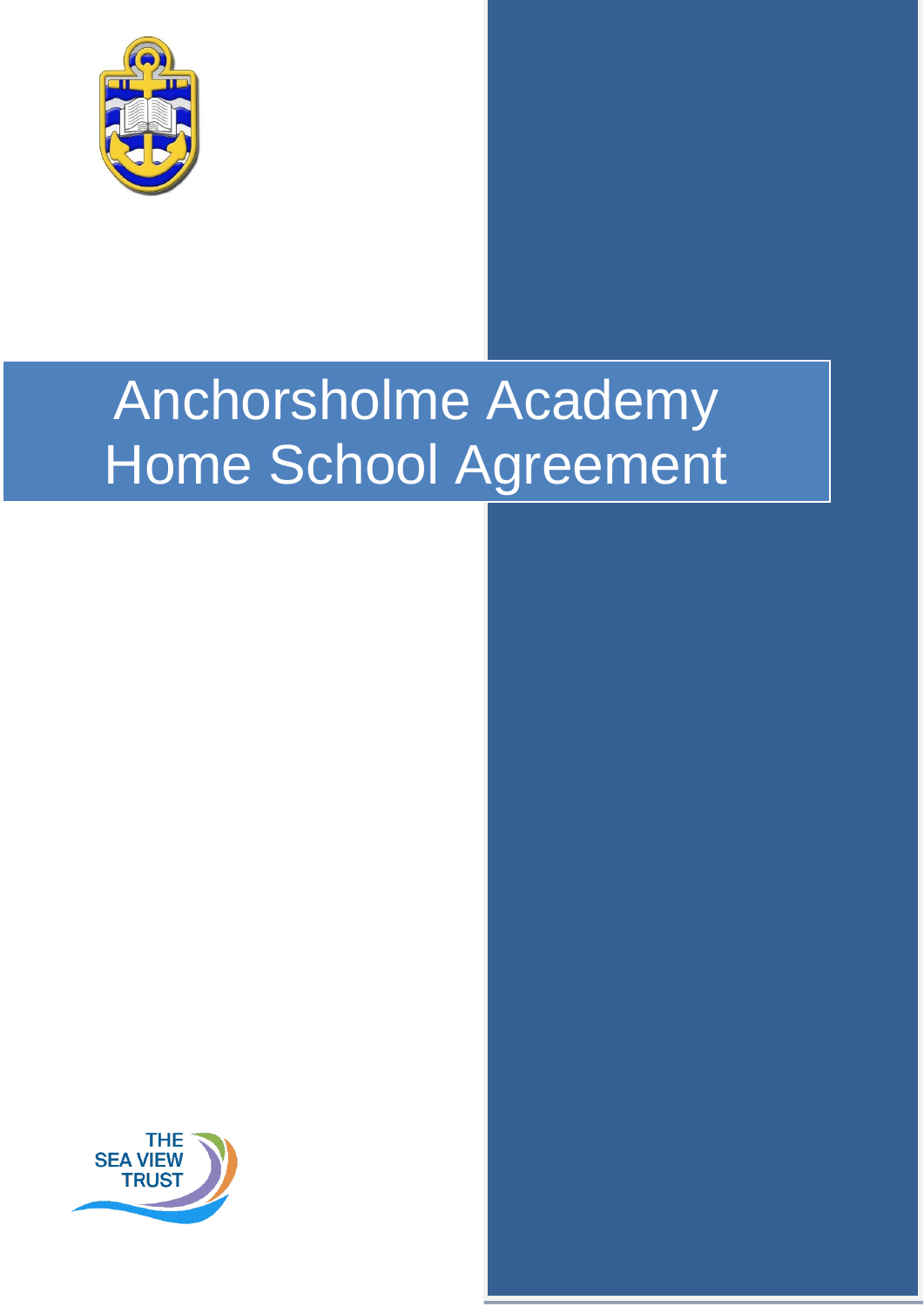# **Home School Agreement**



**Our commitment at Anchorsholme Academy is to provide educational experiences that will lead our children to the following outcomes.**



Chieve full potential  $\mathbf{N}_{\text{ohle}}$ **Contractive il** ealthy *<u></u>* rganised **Respectful and responsible** Self confident

## **We each have our part to play!**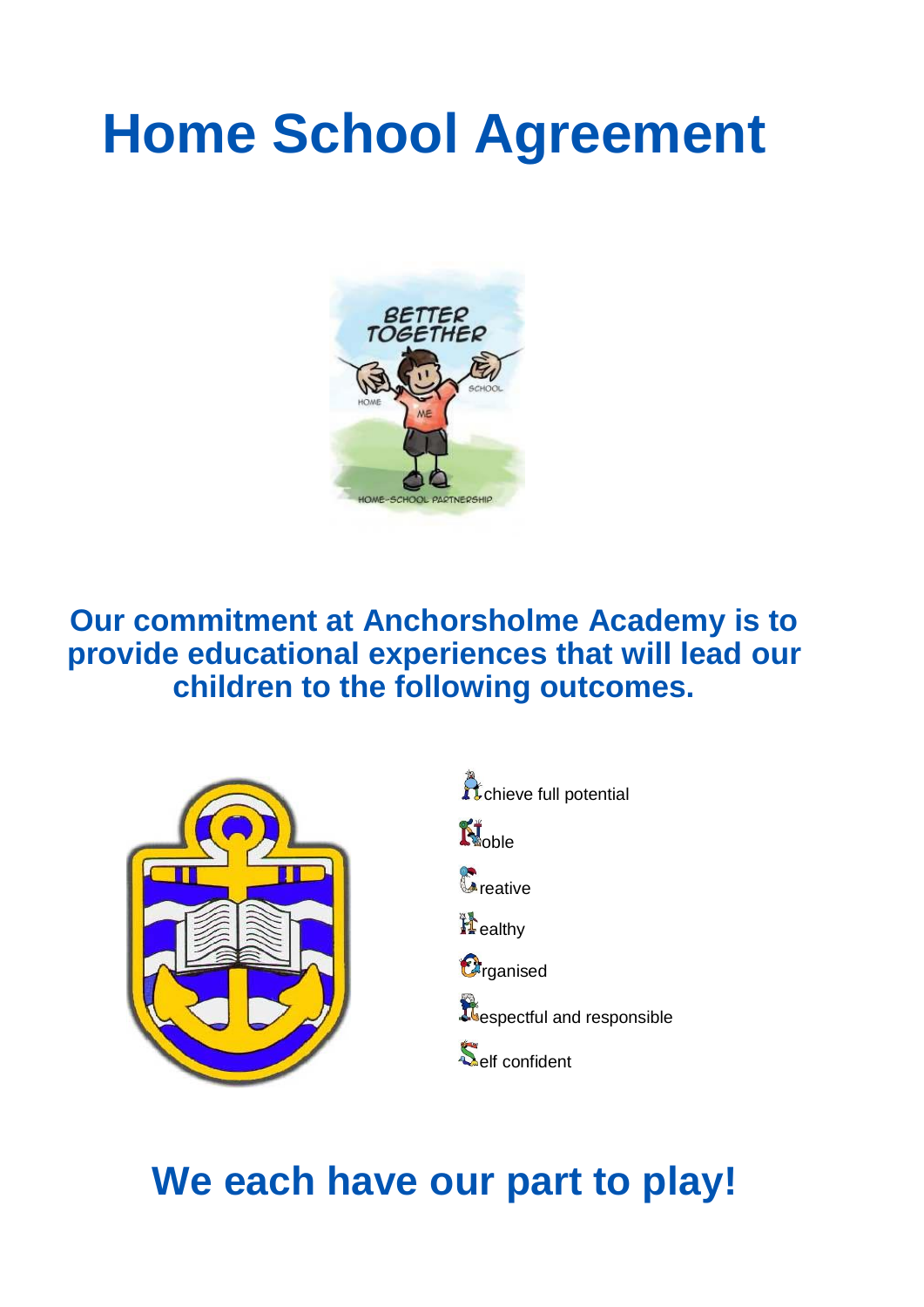### **Child's Commitment**

#### To help me do well at school, I will do my best to:





always work hard and listen to and follow instructions

always meet my next steps of learning in all

areas talk at home about what I learn at school

do all my **home learning activities** and **read regularly** to someone at home

always attend school and always be on time

wear my correct school uniform with pride

behave well and keep our 5 school rules

always try to enjoy school and help other children to do the same.

take a pride in my school and its environment

talk to my teacher If I am unhappy or need help

*I agree to work with my school to help me to find and achieve my full potential.*

| <b>Signed</b> | (Pupil) |
|---------------|---------|
|               |         |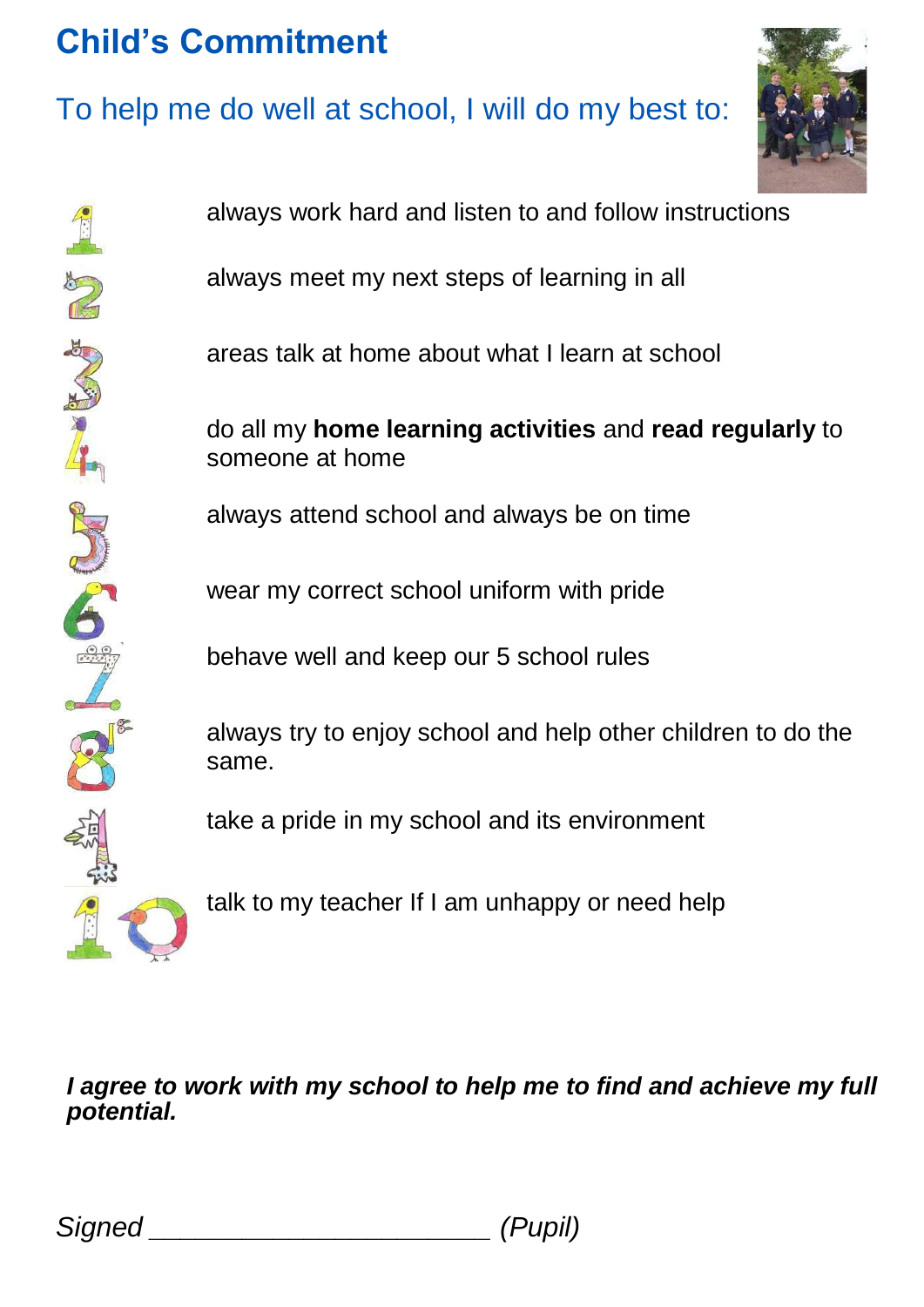## **Family's Commitment**



#### To help my child at school, I will do my best to:

make sure that my child arrives in school on time and is collected on time make sure that my child attends school regularly and inform the school of the reason for any absence COOLEY BOOK support the school in maintaining the good behaviour and discipline of my child support my child with **home learning activities, personal learning targets** and listen to my child **read regularly** attend open evenings for parents and discussions about my child's progress support school events when possible maintain the positive image of the school and support its ethos ensure that my child wears and takes pride in the school uniform and follows the school dress code let school know if there are any concerns or issues that may affect my child's ability to learn reply to any school correspondence

#### *I/We agree to work with my child's school to help them to find and achieve their full potential.*

*Signed \_\_\_\_\_\_\_\_\_\_\_\_\_\_\_\_\_\_\_\_\_\_ (Parent/Carer)*